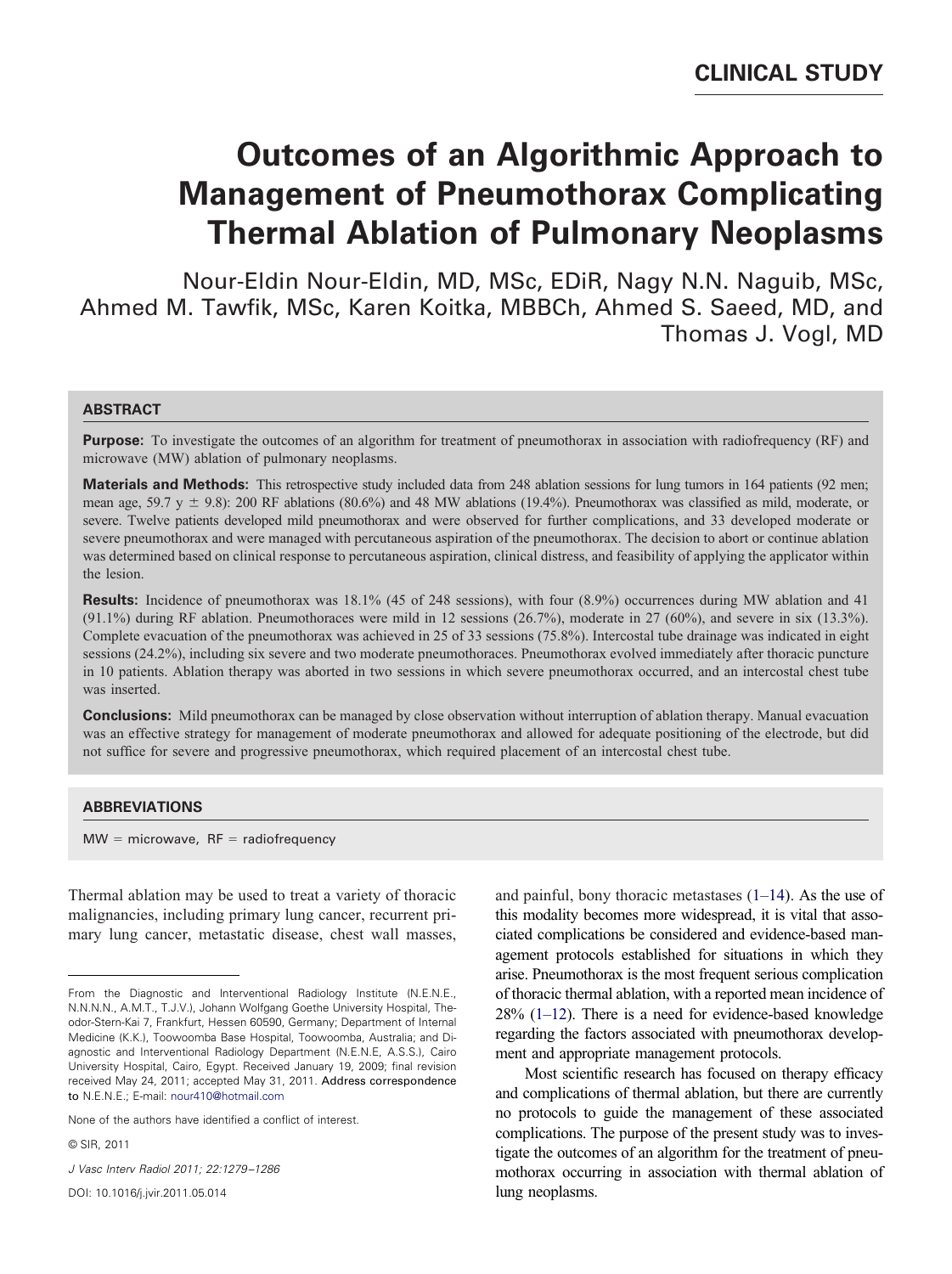## **MATERIALS AND METHODS**

Approval to carry out the study was obtained from the institutional review board. Informed consent was obtained from all patients (including approval for ablation therapy, management of emergent complications, including pneumothorax, and the anonymous use of data for research work). A retrospective analysis of a prospectively collected database of lung ablations with a predetermined pneumothorax management protocol was performed. The study involved 248 ablation sessions for lung tumors carried out in the time period between March 2004 and August 2008. Of the 248 sessions, 20 were for primary lesions and 228 for metastatic lesions in 164 patients (92 men, 72 women; mean age, 59.7 y  $\pm$  9.8 [SD]). A total of 200 cases were ablated by radiofrequency (RF) energy and 48 were ablated by microwave (MW) energy. In all cases, the malignancies were deemed medically inoperable or the patient had refused surgical intervention. Tumors were pathologically proven and were classified as primary lung neoplasms (non–small-lung cancer) in 20 patients and as metastatic lung neoplasms in 228 patients with no evidence of extrapulmonary metastases. Patients were excluded from ablation therapy if there were more than five lesions, if any lesion had a diameter greater than 5 cm, or if there was uncorrectable coagulopathy indicated by an International Normalized Ratio greater than 1.8 or platelet count lower than 75,000. The ablation protocol at the authors' institution was designed to ablate one lesion per session.

#### **Rationale and Study Protocol**

Radiologic evaluation of preprocedural, intraprocedural, and postprocedural images was consensually carried out by two senior radiologists. The study analysis focused on the circumstances of pneumothorax management rather than on the risk factors involved in pneumothorax development. Emphasis was placed on the onset of pneumothorax before or after insertion of the applicator (ie, electrode for RF ablation or antenna for MW ablation) within the lesion, pneumothorax severity (mild, moderate, or severe), management pathway selection, and monitoring of response to treatment.

## **Preablation Assessment**

The thermal ablation treatment plan for an individual was devised by the treating interventional radiologist in consultation with the patient and the referring physician. Selfreferred patients were assessed by a multidisciplinary team that included representatives from thoracic surgery, medical oncology, and pulmonary disease departments. A comprehensive clinical history and physical examination was documented, in addition to a review of recent imaging studies and a discussion of the indications, risk, and benefits of the procedure. Preprocedural laboratory investigations, including complete blood count and coagulation profile, were completed.

Prophylactic antibiotics were not routinely adminis-

tered. The ablation parameters (including applicator type, length, and number), in addition to the position of the patient and site of puncture, were planned according to tumor size and anatomic location.

#### **Ablation Technique**

All lung ablations were performed with the use of computed tomographic (CT) fluoroscopic guidance with 5-mm collimation (SOMATOM 4; Siemens, Erlangen, Germany) under aseptic conditions by two interventional radiologists with more than 8 and 15 years of experience in interventional radiology, respectively. Ablation was performed under conscious sedation with fentanyl citrate  $(1 \mu g/kg)$  of body weight) and midazolam hydrochloride  $(0.010 - 0.035)$ mg/kg). Continuous electrocardiography, pulse oximetry, and blood pressure monitoring was carried out for the duration of the procedure. Oxygen was administered to patients via a nasal cannula at a rate of 3–5 nL/min during the ablation. The patient was positioned depending on the location of the lesion to ensure the shortest ablation path in the position most tolerable for the patient. RF ablation was carried out with the use of (i) a CelonProSurge bipolar internally cooled applicator (20 – 40-mm electrode length, 15-gauge shaft [1.8 mm], and 100 –250-mm shaft length; Celon, Teltow, Germany) in 148 ablation sessions or (ii) a RITA Starburst XL device (14-gauge/6.4-F, nine arrays plus active trocar tip, five thermocouples, shaft length of 10, 15, and 25 cm; RITA, Manchester, Georgia) in 52 sessions. Each lesion was ablated with the use of one applicator, with the exception of four cases in which two applicators (Celon bipolar electrodes) were applied simultaneously to ablate the lesion. Microwave ablation was performed with Covidien antennas (shaft length of 12, 17, or 22 cm, radiating section of 3.7 cm) and Covidien MW generators (Covidien, Boulder, Colorado) in 48 sessions. Applicators were applied through a single pleural puncture without guiding needles. The target location was monitored by CT during ablation, and the applicator was manipulated to ensure optimal positioning within the lesion. Periodic CT fluoroscopic scanning was performed to assess the applicator position and the progress of associated complications. To prevent seeding of malignant cells in the needle tract during applicator removal and to induce local hemostasis of the tract, needle tract coagulation was routinely performed at the end of the procedure.

# **CT Classification of Pneumothorax Severity**

Pneumothorax was classified based on axial CT images according to the largest distance of retraction of the pulmonary surface estimated after scanning of the entire chest. Pneumothorax was classified as mild if it was associated with lung surface retraction of less than 2 cm from the pleural surface, moderate if it was associated with retraction of 2– 4 cm, and severe if it was associated with retraction of more than 4 cm, increased progressively on two con-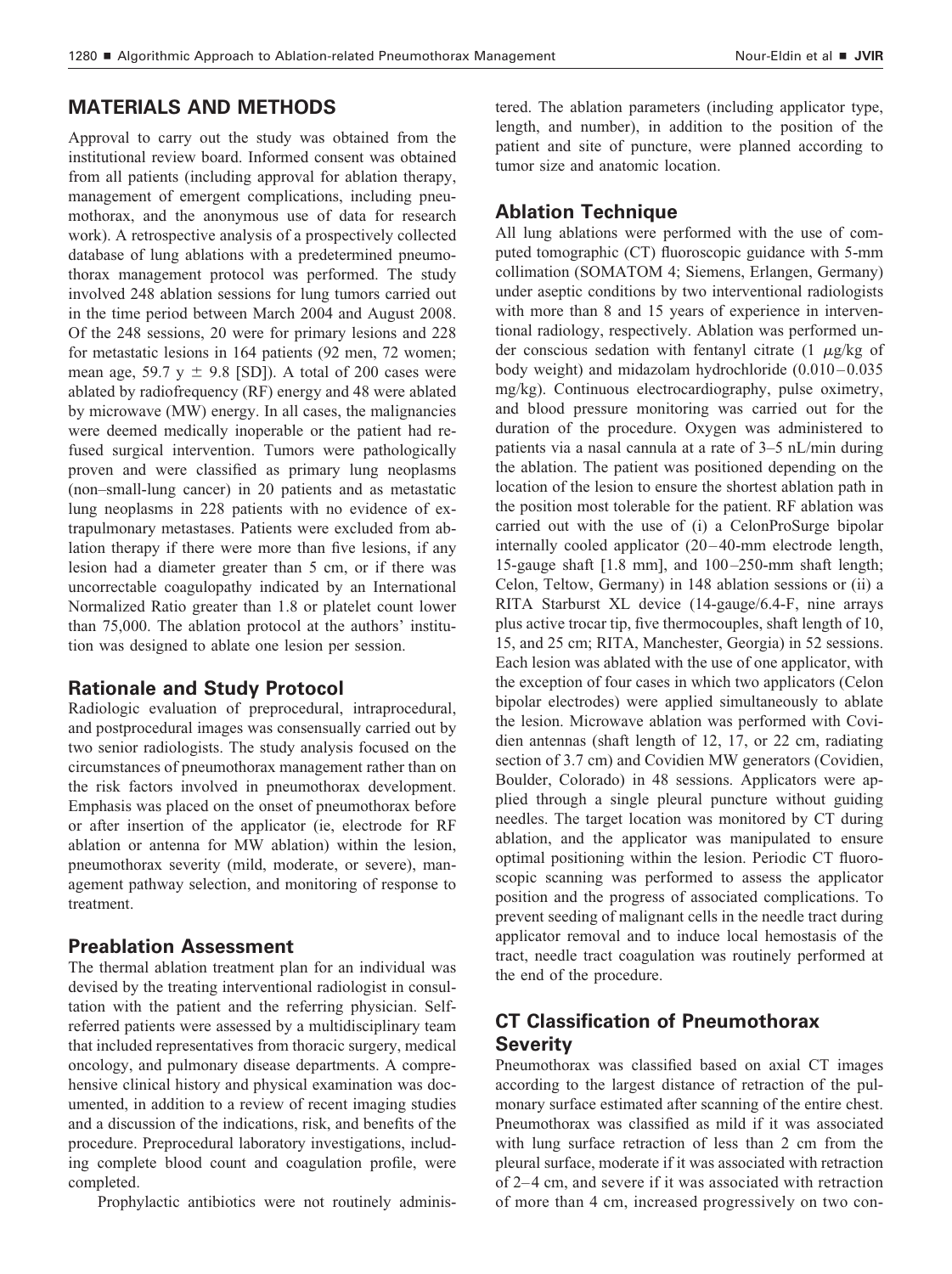

<span id="page-2-0"></span>**Figure 1.** Protocol algorithm for the management of pneumothorax arising during the ablation procedure.

secutive radiologic control images within the first 2 hours after the procedure, was associated with mediastinal shift, or was accompanied by respiratory or circulatory distress (**[Fig 1](#page-2-0)**) [\(15\)](#page-7-0).

#### **Pneumothorax Management Protocol**

The proposed protocol for pneumothorax management was devised according to available evidence. Various studies have described the management of pneumothorax complicating a variety of thoracic interventions, particularly lung biopsy and thoracic ablation therapy  $(1,3-$ [10,15,16\)](#page-6-0). This knowledge was combined with our institutional technical experience in the field of thoracic intervention to formulate the algorithm for the management of pneumothorax complicating pulmonary ablation therapy (**Figs 1, 2**).

*Pneumothorax detected during ablation ses***sion.** Patients in whom pneumothorax developed after thoracic puncture with the applicator but before completion of the ablation procedure constituted one group. The protocol of management was as follows.

In the case of mild pneumothorax not interfering with proper positioning of the applicator within the lesion, ablation therapy was continued under close observation (particularly of the vital signs) and pneumothorax progression was monitored by limited fluoroscopic CT scanning. If adequate positioning was not possible because of slippage of the retracting lung, manual evacuation of the air from the pleural sac was carried out, followed by reapplication of the electrode on complete expansion of the retracted lung.

In the case of pneumothorax causing lung surface retraction of more than 2 cm from the pleural surface and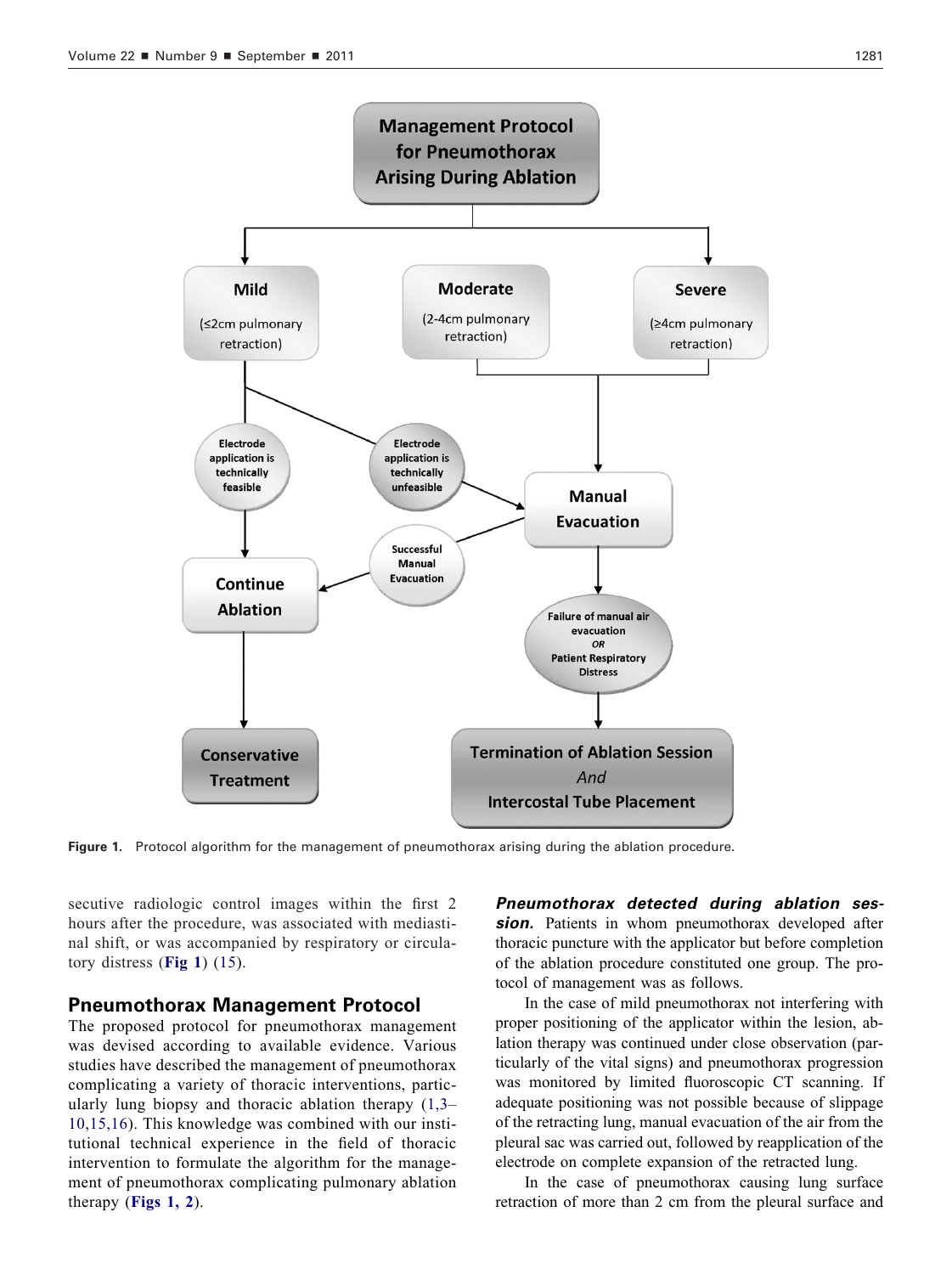

<span id="page-3-0"></span>**Figure 2.** Protocol algorithm for the management of pneumothorax developing after the ablation procedure.

progressively increasing with time during the ablation procedure, pneumothorax was manually evacuated with an intercostal catheter (5- or 10-F). If the air progressively decreased without reaccumulation, ablation therapy was continued. If the pneumothorax was refractory to manual evacuation or the patient developed respiratory distress, the procedure was immediately terminated and an intercostal chest tube was inserted.

*Pneumothorax accumulating after ablation therapy.* Mild pneumothorax that accumulated after ablation therapy was managed by observation of clinical status and vital signs. Chest CT examinations were carried out at 1 hour and 8 hours after the procedure. Patients were deemed safe for discharge if they remained asymptomatic and there was no increase in pneumothorax size. A 24-hour postprocedure follow-up CT scan was mandatory to exclude delayed development of pneumothorax (**[Fig 2](#page-3-0)**).

Moderate and severe pneumothorax were primarily treated by immediate manual evacuation with use of an intercostal catheter (5- or 10-F). On complete successful evacuation of the air, management was continued as for a mild, stable pneumothorax.

Failure of manual air evacuation or a progressive increase in patient respiratory distress necessitated insertion of a large-bore (16 –22-F) intercostal chest tube for drainage. The patient was then followed up regularly to ensure

resolution of the pneumothorax and improvement of patient symptoms. Persistent pneumothorax despite intercostal chest tube placement was managed with pleurodesis.

# **Catheter Application and Manual Air Drainage of Pneumothorax**

In the cases that required manual evacuation of air, an intercostal catheter (5- or 10-F) was inserted. The anatomic sites for thoracic puncture drainage were the second or third intercostal space in the midclavicular line or the fifth or sixth intercostal space in the anterior axillary line. To facilitate optimal air drainage, the chosen site was closest to the area of maximal pulmonary retraction. Infrequently, a posterolateral approach was required for patients who were in prone position during ablation and developed a pneumothorax. This allowed for continuation of ablation in cases of successful pneumothorax evacuation. The draining catheter was inserted in a cephalad direction under CT guidance to ensure adequate positioning over the lung surface (ie, not trapped between lung fissures) and allow free drainage of air. When adequate position had been achieved, the external end was connected to a three-way stopcock and a 50-mL syringe. The valve of the stopcock was alternately opened (to allow suction of air by the syringe) and then closed (to allow air to be expelled outside sequentially).

#### **Endpoint of Manual Evacuation**

Manual evacuation was continued, and limited CT scans were taken every 2–3 minutes to assess the course of pneumothorax. Successful drainage was indicated by a progressive reduction of accumulated air in the pleural sac as visualized on CT images, an increase in resistance during suction of air, and the absence of air reaccumulation on cessation of suction. The evacuation was terminated when there had been complete evacuation of air from the pleural sac. Manual evacuation of pneumothorax was defined to be successful when there was complete evacuation of air from inside the pleural sac and an absence of reaccumulation of air. Failure of manual evacuation was considered when there was (i) progressive increase of pneumothorax size despite manual evacuation, (ii) an absence of air reduction after  $10-15$  minutes of continuous manual suction, or (iii) persistent clinical distress. These events suggest a persistent air leak, and indicated placement of an intercostal chest tube for adequate drainage. The volume of aspirated air was estimated by measuring the number of syringes aspirated.

#### **Postprocedural Positioning**

After the ablation procedure, the patient was positioned to ensure that the aspiration/ablation puncture sites were dependent in an attempt to reduce reaccumulation of air [\(15,16\)](#page-7-0). This position favors development of dependent atelectasis and close apposition of the visceral and parietal pleural surfaces, providing a physical barrier to the further leakage of air [\(15,16\)](#page-7-0).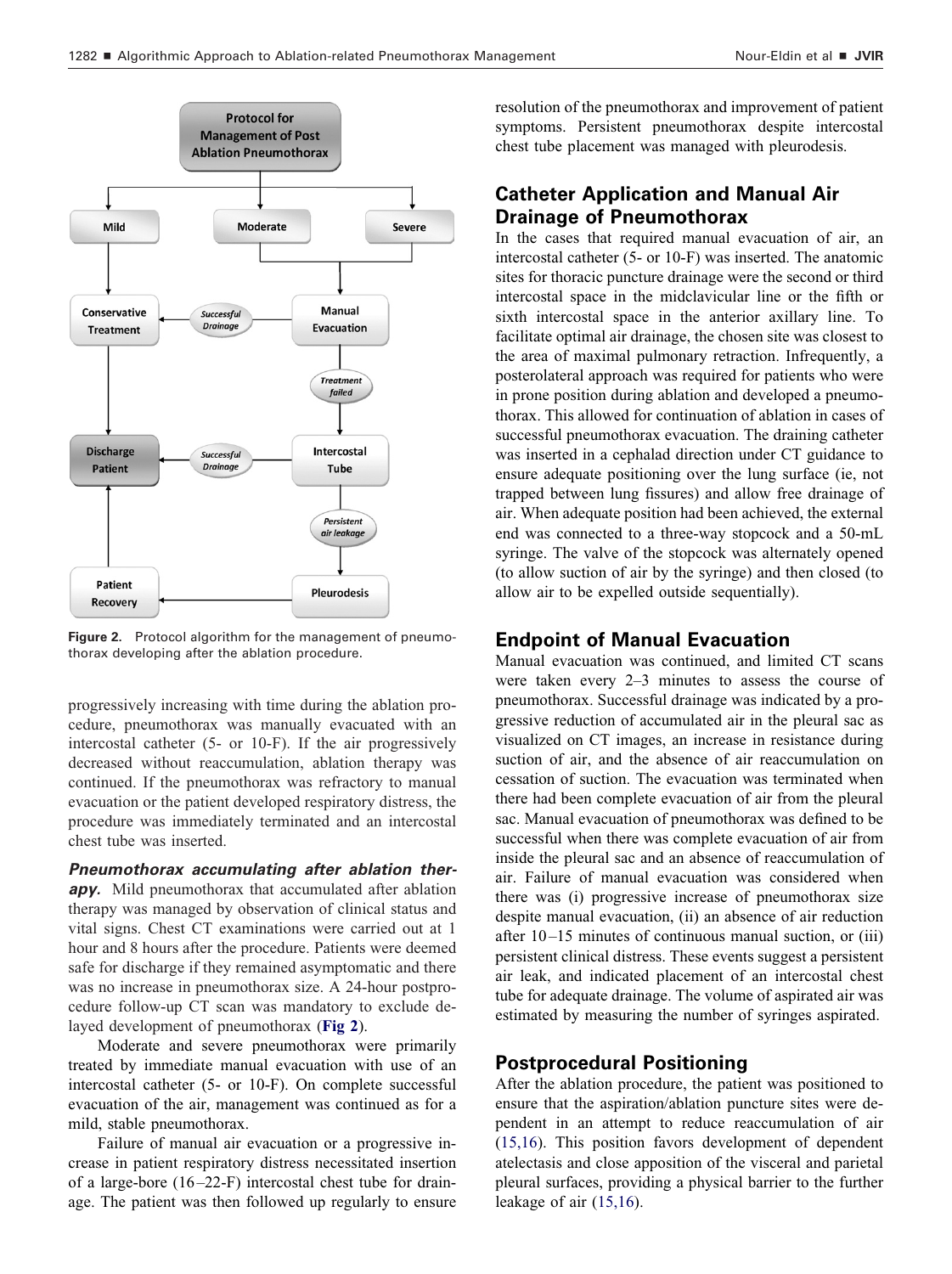

<span id="page-4-0"></span>**Figure 3.** Algorithm of the sequence of management of cases involved in the study.

#### **Statistical Analysis**

Data are expressed as means  $\pm$  SD, ranges, incidences, and success/failure rates of different management tools. Statistical significance was assessed by Fisher exact test with Bias software (version 8.6 for Windows; Epsilon-Verlag, Frankfurt, Germany). *P* values lower than .05 were considered to indicate statistical significance.

## **RESULTS**

The incidence of pneumothorax was 18.1% (45 of 248 sessions) in 39 patients (33 patients had a single occurrence of pneumothorax and six developed repeated pneumothorax on repeat ablation). According to CT image classification, mild pneumothorax occurred in 12 sessions, moderate in 27 sessions, and severe in six sessions. Classified according to histopathology of the ablated lesions, pneumothorax developed during ablation of non–small-cell lung cancer in three sessions (15%; three of 20) and during ablation of metastatic lesions in 42 sessions (18.4%; 42 of 228).

Pneumothorax developed in four of 48 sessions of MW ablation, an incidence rate of 8.3% (coefficient index, 2.3%–20%), including two mild and two moderate pneumothoraces. During RF ablation, 41 of 200 sessions were complicated by pneumothorax, an incidence rate of 20.5% (95% CI, 15.1%–26.8%). This included 10 mild, 25 moderate, and six severe cases of pneumothorax. This difference in the incidence of pneumothorax between RF and MW ablation was not significant ( $P = .59$ ; **[Fig 3](#page-4-0)**). Emphysema was diagnosed in 61 of 164 study patients (37.2%), and represented a significant risk factor for the development of pneumothorax  $(P = .012)$ : 21of 39 patients (53.8%) who developed pneumothorax also had emphysema.

The 12 sessions in which mild pneumothorax occurred were initially observed only (**[Fig 4](#page-5-0)**). Observation was sufficient management for 10 of 12 sessions (83.3%), but in the other two, there was a progressive increase in size of the pneumothorax during the first 24 hours, which required manual evacuation. Manual evacuation of pneumothorax was carried out in 33 sessions (23 through the midclavicular line, nine through anterior axillary line, and one through posterolateral thoracic wall; **[Fig 5](#page-5-1)**). Successful evacuation was achieved in 25 of 33 sessions (75.8%), but the other eight (24.2%) required chest tube insertion after failure of manual evacuation (**[Fig 6](#page-5-2)**). In one session that required chest tube insertion, a persistent air leakage developed,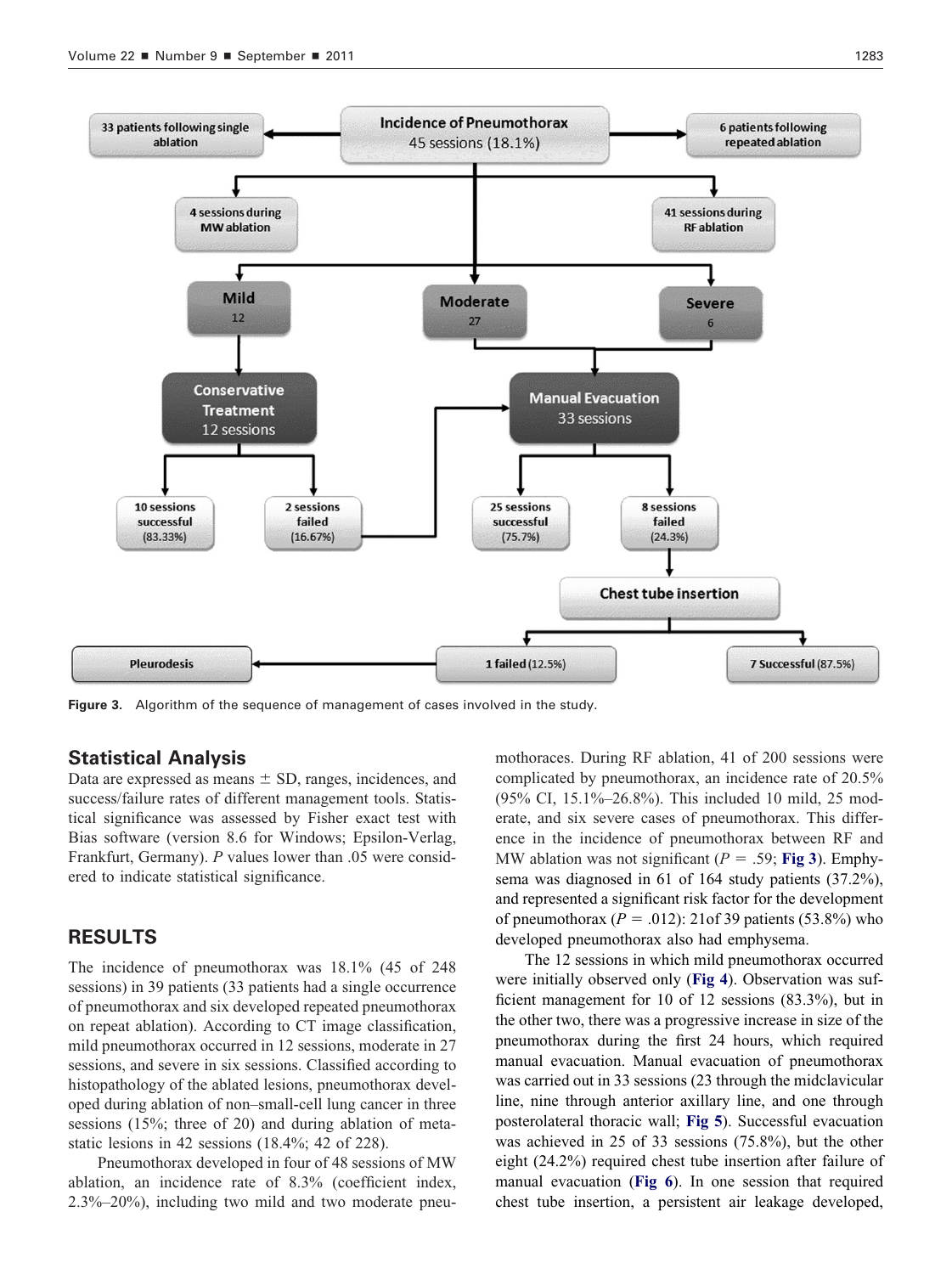

<span id="page-5-0"></span>**Figure 4.** Images of pulmonary metastases from breast carcinoma in a 52-year-old woman. **(a)** During RF ablation (in prone position), mild pneumothorax developed (black arrowhead) but did not interfere with electrode positioning (white arrow) or produce clinical distress during ablation. Pneumothorax was managed by observation without cessation or premature termination of the session. **(b)** Note the RF electrode within the lesion (white arrow) and the mild increase of pneumothorax during the procedure (black arrow). Ablation continued without interruption of the ablation session, and pneumothorax was managed by close observation.



<span id="page-5-1"></span>**Figure 5.** Images of lung metastasis from colorectal carcinoma in a 46-year-old man. **(a)** RF ablation was complicated by moderate pneumothorax, which was evacuated manually by a 10-F intercostal catheter (white arrow). **(b)** Axial CT image after manual evacuation shows near-complete expansion of the lung.

<span id="page-5-2"></span>

**Figure 6.** Image of severe right-sided pneumothorax and surgical emphysema complicating RF ablation of a right basal pulmonary metastasis from hepatocellular carcinoma in a 51 year-old man. After failure of manual evacuation, an intercostal chest tube was placed (arrow).

which necessitated pleurodesis. Of the eight sessions in which manual evacuation failed, six were cases of severe pneumothorax and two were cases of moderate pneumothorax. The mean volume of air evacuated manually in successful sessions was 480 mL  $\pm$  50.8 (range, 250–950) mL). Durations of hospital stay were 24 h for cases managed by close observation, 24 – 48 h for cases managed by manual evacuation of pneumothorax, and as long as 7 days for patients who underwent chest tube insertion. Persistent air leakage after 7 days despite chest tube drainage was an indication for pleurodesis [\(17\)](#page-7-1). Chronologically, pneumothorax evolved immediately after thoracic puncture in 10 sessions. Development of pneumothorax did not interfere with adequate applicator (ie, electrode or antenna) insertion in six sessions, and in two sessions (with moderate pneumothorax), manual evacuation was sufficient to allow positioning of the applicator. Severe pneumothorax developed in another two sessions, which required cessation of ablation therapy and intercostal chest tube insertion. In contrast, in the remaining 35 sessions, pneumothorax developed after insertion of the applicator within the lesion or after the completion of the ablation procedure.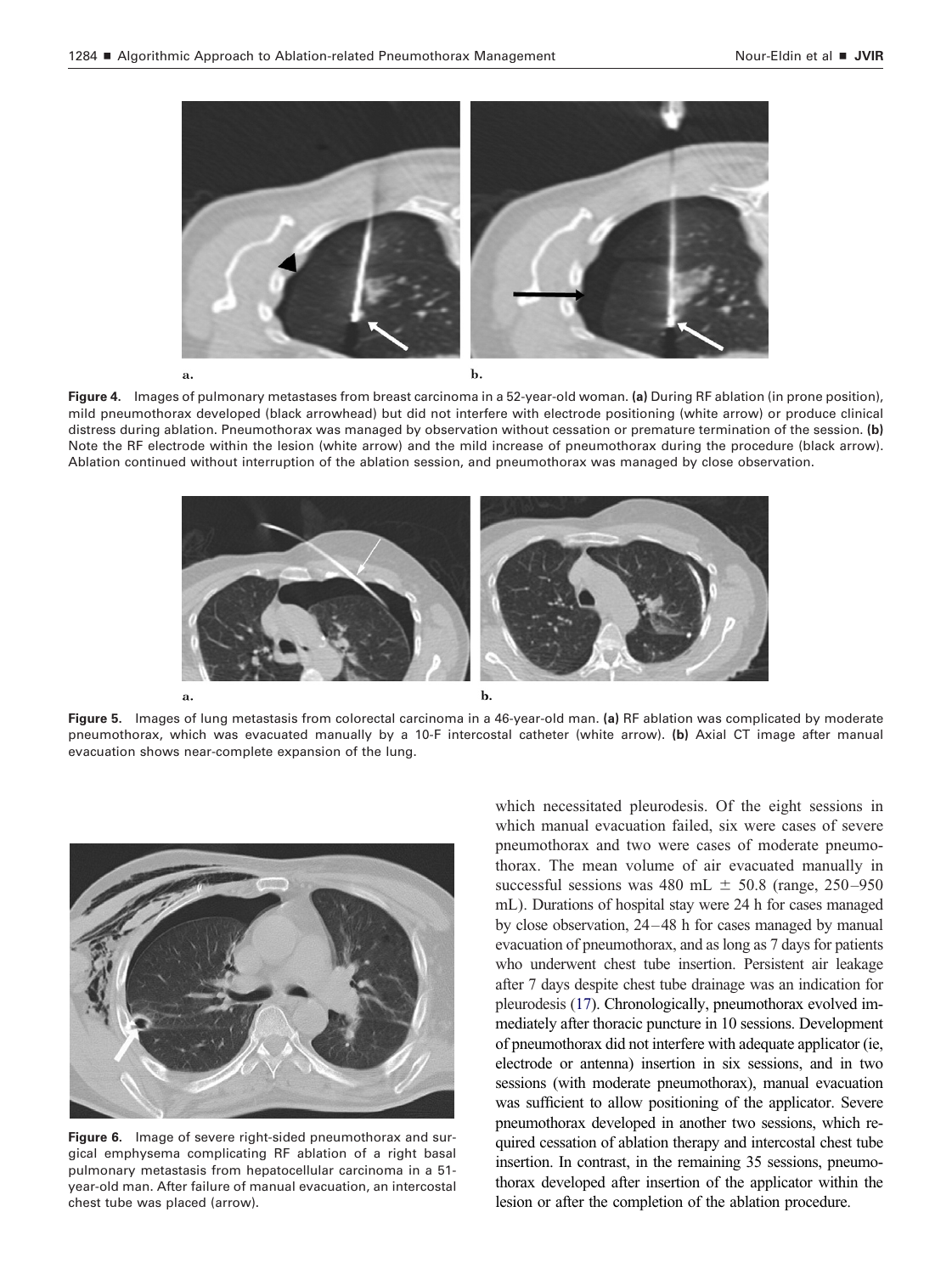Completion of ablation without cessation of current flow or withdrawal of the applicator was achieved in 37 sessions, including all cases of MW ablation (**[Fig 4](#page-5-0)**). Cessation and premature termination of the ablation session represented the management for all cases of failed manual evacuation (eight sessions in total, including two before adequate applicator positioning and six before completion of the proposed ablation). A repeat ablation session was indicated for all cases of aborted or prematurely terminated sessions.

### **DISCUSSION**

Pneumothorax is a frequent complication of transthoracic RF ablation of lung neoplasms. In most large studies, the mean incidence of pneumothorax is approximately 28%, with a range of  $15\% - 52\%$  [\(1–13\)](#page-6-0). Emphysema has been reported to be a significant risk factor associated with the development of pneumothorax during pulmonary ablation therapy [\(12\)](#page-7-2). A pneumothorax of marked size not only leads to postablation morbidity, but also impacts the end result of therapy, as ablation may be terminated because of clinical compromise necessitating drainage of the pneumothorax or because of a technical inability to adequately position the applicator [\(18\)](#page-7-3).

Our classification of pneumothorax according to axial CT images into mild, moderate, and severe categories provides quantitative criteria for identifying how and when to intervene. The mechanism allowing for reexpansion of the lung affected by pneumothorax after manual evacuation is the reapproximation of the visceral and parietal pleural surfaces, creating a physical barrier to further leakage of air. In the study by Jones [\(19\)](#page-7-4), 45 of 69 patients with a pneumothorax  $($   $>$  20% of the hemithorax) had sufficient reexpansion after aspiration to remain ambulatory. In the series by de Baère et al [\(20\)](#page-7-5) looking at the management of pneumothorax complicating RF ablation of lung tumors, 23% of pneumothorax cases were aspirated by using a 5-F catheter under CT guidance.

The temporary nature of air leakage causing mild retraction of the lung is illustrated by the fact that the majority of mild pneumothorax cases required observation only. Despite this knowledge, close follow-up is essential to ensure that there is not a delayed progression of the pneumothorax. In contrast, progressive moderate and severe pneumothoraces represent variable rates of continuous air leakage. Failure of evacuation occurs when the rate of air leakage exceeds the rate of manual evacuation, thus explaining the need for intercostal chest tube placement in all cases of severe pneumothorax (**[Fig 6](#page-5-2)**). When the rate of air leakage is significantly less than the rate of manual evacuation, approximation of pleural surfaces can occur, and sealing of the leaking area can begin. The approximation of pleural surfaces thereby allows for continued placement of the applicator within the lesion, alleviates any clinical distress, and allows the possibility of completion of the

ablation session (**[Fig 5](#page-5-1)**). Persistent air leakage despite chest tube application for a period of more than 7 days necessitates sealing of the leaking surface by means of pleurodesis. This is important to prevent epithelialization of the leaking tract and hence prevent the formation of bronchopleural fistula.

The present study was limited by the heterogeneity of lung tumors seen between primary and metastatic lesions and the inclusion of pneumothorax complicating MW and RF ablation rather than a solitary method of ablation. Another limitation of the study was the impact of needle tract ablation, as pleural coagulation may affect the response of the pneumothorax to treatment. However, this technical point should be considered for further assessment. The effectiveness of the proposed management protocol for pneumothorax complicating ablation therapy needs results obtained by other centers for a universal protocol to be developed. It would also be worthwhile to consider alternative options for pneumothorax management, such as a one-way valve or conventional chambers attached to suction.

In conclusion, a mild pneumothorax developing during ablation therapy of lung neoplasms can be managed under close observation, without interruption of the ablation session. Manual evacuation can be effectively used to manage moderate pneumothorax and to overcome the effect of the pneumothorax on the positioning of the applicator within the lesion. Manual evacuation is ineffective in treating severe and progressive pneumothorax, and intercostal chest tube insertion is mandatory in these cases and is considered to be the procedure of choice.

## <span id="page-6-0"></span>**REFERENCES**

- 1. Dupuy DE, Zagoria RJ, Akerley W, Mayo-Smith WW, Kavanagh PV, Safran H. Percutaneous radiofrequency ablation of malignancies in the lung. AJR Am J Roentgenol 2000; 174:57–59.
- 2. Simon CJ, Dupuy DE, DiPetrillo TA, et al. Pulmonary radiofrequency ablation: long term safety and efficacy in 153 patients. Radiology 2007; 243:268 –275.
- 3. Goldberg SN, Dupuy DE. Image-guided radiofrequency tumor ablation: challenges and opportunities—part I. J Vasc Interv Radiol 2001; 12,1021– 1032.
- 4. Yasui K, Kanazawa S, Sano Y, et al. Thoracic tumors treated with CT-guided radiofrequency ablation: initial experience. Radiology 2004; 231:850 – 857.
- 5. Belfiore G, Moggio G, Tedeschi E, et al. CT-guided radiofrequency ablation: a potential complementary therapy for patients with unresectable primary lung cancer-a preliminary report of 33 patients. AJR Am J Roentgenol 2004; 183:1003–1011.
- 6. Lee JM, Jin GY, Goldberg SN, et al. Percutaneous radiofrequency ablation for inoperable non–small cell lung cancer and metastases: preliminary report. Radiology 2004; 230:125–134.
- 7. King J, Glenn D, Clark W, et al. Percutaneous radiofrequency ablation of pulmonary metastases in patients with colorectal cancer. Br J Surg 2004; 91:217–223.
- 8. Steinke K, King J, Glenn DW, Morris DL. Percutaneous radiofrequency ablation of lung tumors with expandable needle electrodes: tips from preliminary experience. AJR Am J Roentgenol 2004; 183:605-611.
- 9. Akeboshi M, Yamakado K, Nakatsuka A, et al. Percutaneous radiofrequency ablation of lung neoplasms: initial therapeutic response. J Vasc Interv Radiol 2004; 15:463– 470.
- 10. Steinke K, Glenn D, King J, et al. Percutaneous imaging-guided radiofrequency ablation in patients with colorectal pulmonary metastases: 1-year follow-up. Ann Surg Oncol 2004; 11:207–212.